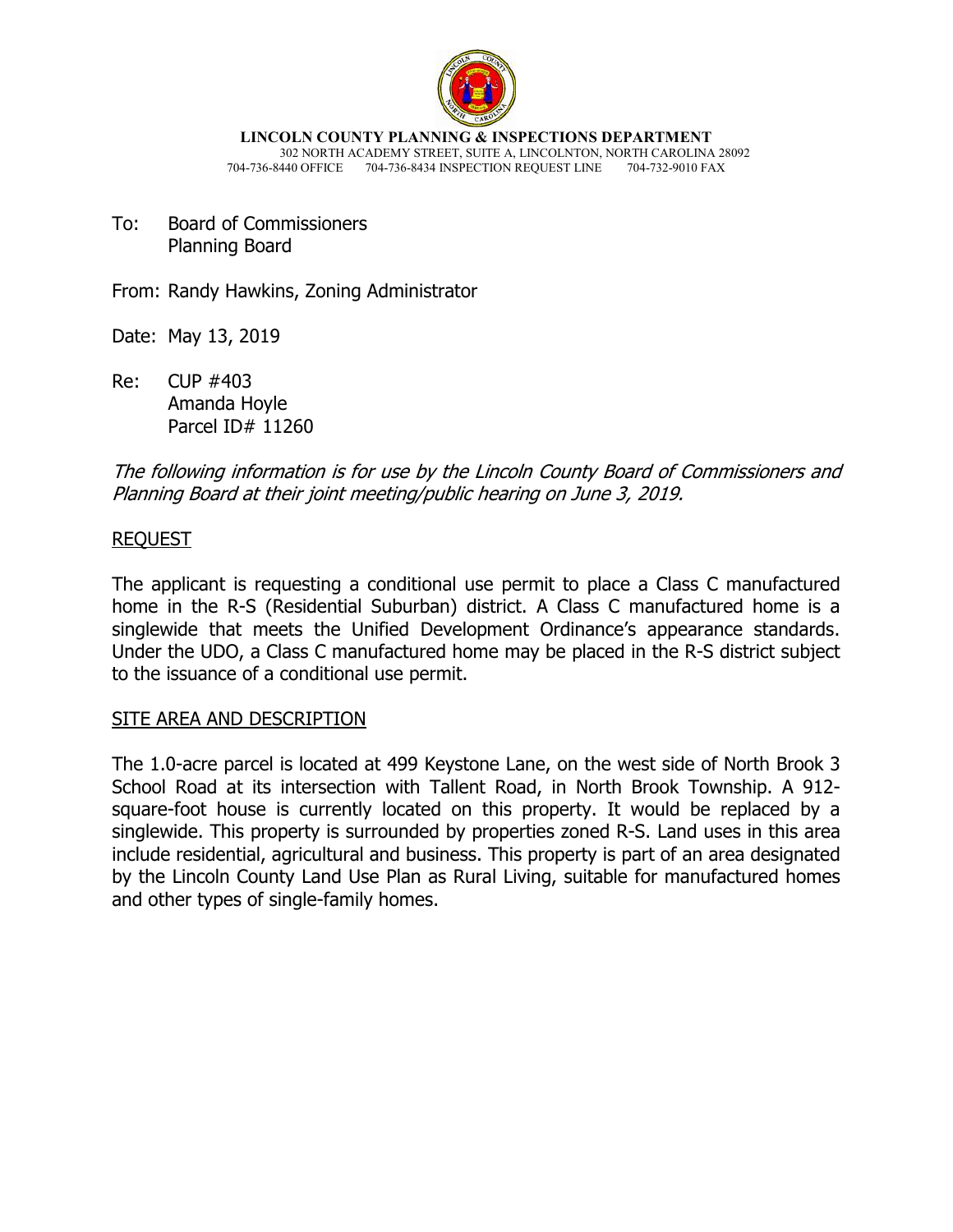

# County Of Lincoln, North Carolina

Planning Board

| Applicant Amanda Hoyle            |                                                                                                                                                                       | Application No. CUP #403                                                                                                                                                                                                   |
|-----------------------------------|-----------------------------------------------------------------------------------------------------------------------------------------------------------------------|----------------------------------------------------------------------------------------------------------------------------------------------------------------------------------------------------------------------------|
| <b>Location 499 Keystone Lane</b> |                                                                                                                                                                       | Parcel ID# 11260                                                                                                                                                                                                           |
| Zoning District R-S               |                                                                                                                                                                       | Proposed Conditional Use Class C<br>(singlewide) manufactured home                                                                                                                                                         |
|                                   |                                                                                                                                                                       | <b>FINDINGS OF FACT</b>                                                                                                                                                                                                    |
| 1.                                | according to plan.                                                                                                                                                    | The use will not materially endanger the public health or safety if located where proposed and developed<br>$YES$ NO $NOS$                                                                                                 |
|                                   |                                                                                                                                                                       | FACTUAL REASONS CITED:                                                                                                                                                                                                     |
| 2.                                |                                                                                                                                                                       |                                                                                                                                                                                                                            |
|                                   |                                                                                                                                                                       | ,我们也不能在这里的时候,我们也不能在这里的时候,我们也不能在这里的时候,我们也不能会不能在这里的时候,我们也不能会不能会不能会不能会不能会不能会不能会不能会不                                                                                                                                           |
| 3.                                |                                                                                                                                                                       | The use will not substantially injure the value of adjoining or abutting property unless the use is a public                                                                                                               |
|                                   |                                                                                                                                                                       | FACTUAL REASONS CITED:                                                                                                                                                                                                     |
| 4.                                |                                                                                                                                                                       | The location and character of use, if developed according to the plan as submitted and approved, will be in<br>harmony with the area in which it is to be located and will be in general conformity with the Land Use Plan |
|                                   |                                                                                                                                                                       |                                                                                                                                                                                                                            |
|                                   | After having held a Public Hearing on<br>After having held a Public Hearing on<br>listed herein, the following action was taken by the Lincoln County Planning Board: | and in light of the Findings of Facts                                                                                                                                                                                      |
| Board:                            |                                                                                                                                                                       | In recommending such Conditional Use, the following conditions were recommended by the Lincoln County Planning                                                                                                             |
|                                   |                                                                                                                                                                       |                                                                                                                                                                                                                            |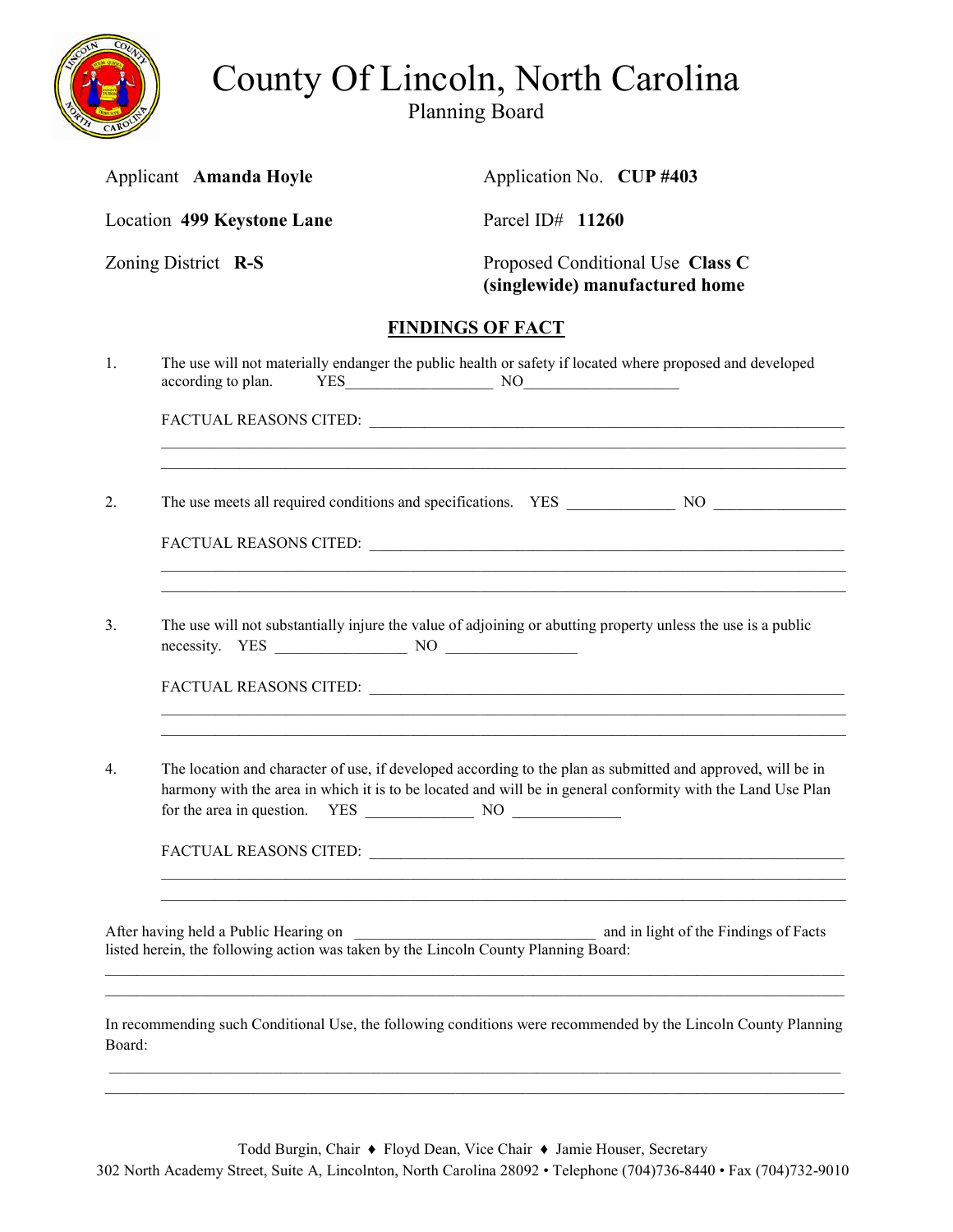

## **Conditional Use Permit Application**

Lincoln County Planning and Inspections Department Zoning Administrator 302 N. Academy St., Suite A, Lincolnton, NC 28092 Phone: (704)736-8440 FAX: (704)732-9010

| PART I<br>Applicant Name Honorda Braddy Hoyle                                                                                                    |  |  |
|--------------------------------------------------------------------------------------------------------------------------------------------------|--|--|
| Applicant Address 499 Keystone Lane Vale NC 28168                                                                                                |  |  |
| Applicant Phone Number $888 - 409 - 6626$                                                                                                        |  |  |
| Property Owner Name Amanda Braddy Hoyle                                                                                                          |  |  |
| Property Owner Address 499 Keyslane Lane Vale NC 28168                                                                                           |  |  |
| Property Owner Phone Number _S28-409-6626                                                                                                        |  |  |
| PART II<br>Property Location 499 Keystone Lane Vale NC 28168                                                                                     |  |  |
| Property ID (10 digits) $\frac{\partial G}{\partial 5}$ - 54 - 7070 Property size $1.028$                                                        |  |  |
| Parcel # (5 digits) $\frac{11}{26}$ Deed Book(s) $\frac{0.8}{0.8}$ Page(s) $\frac{0.9}{0.9}$                                                     |  |  |
| PART III<br>Existing Zoning District $R-S$                                                                                                       |  |  |
| Briefly describe how the property is being used and any existing structures.<br>old<br>house<br>the company of the second company of the company |  |  |
| Briefly explain the proposed use and/or structure which would require a Conditional Use<br>Permit.<br>wanting to tare down house a put in        |  |  |
| $1.131717$ d at $2.53780$ d $3.53780$                                                                                                            |  |  |

## **APPLICATION FEE (less than 2 acres \$250, 2+ acres \$500)** MUST BE RECEIVED BEFORE PROCESSING.

I hereby certify that all knowledge of the information provided for this application and attachments is true and correct to the best of my knowledge.

 $2019$  $ApiI$ Date Applicant's Signature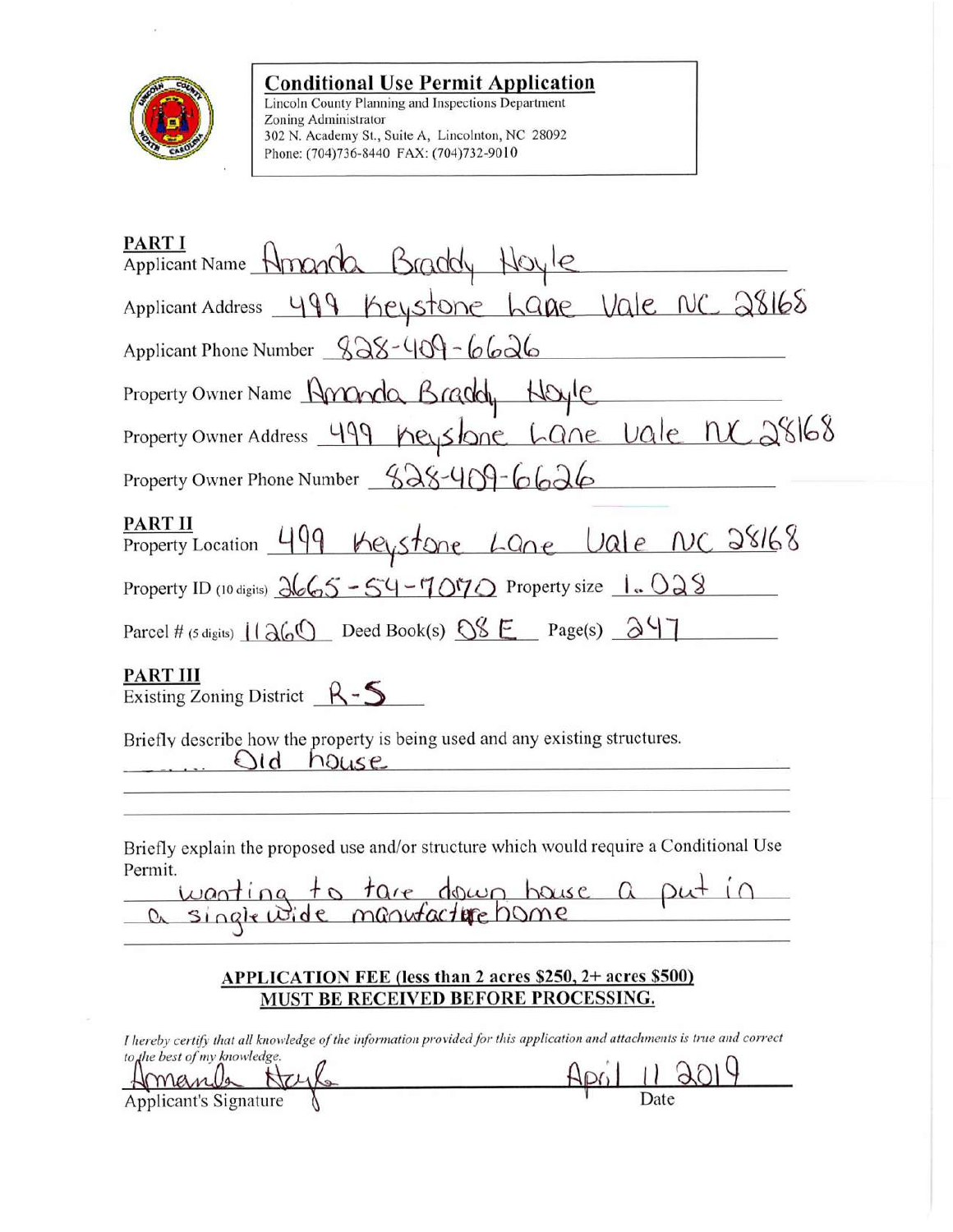#### **APPLICANT'S PROPOSED FINDINGS OF FACT FOR A CONDITIONAL USE PERMIT**

Application No. **CUP #403** Applicants **Amanda Hoyle** 

Property Location 499 Keystone Lane **Zoning District R-S** 

Parcel ID# **11260** Proposed Use C**lass C (singlewide) manufactured home**

## **PROPOSED FINDINGS**

1. The use will not materially endanger the public health or safety if located where proposed and developed according to plan.

**A septic system permit must be obtained, and the home must be set up in compliance with the State Building Code.** 

2. The use meets all required conditions and specifications.

**The home will qualify as a Class C manufactured home as defined by the UDO. A Class C manufactured home is a conditional use in the R-S district. The home will be placed on the property to meet the required setbacks from property lines.** 

3. The use will not substantially injure the value of adjoining or abutting property unless the use is a public necessity.

**Land uses in this area are largely agricultural. Singlewide manufactured homes are located in this area.** 

4. The location and character of use, if developed according to the plan as submitted and approved, will be in harmony with the area in which it is to be located and will be in general conformity with the Land Use Plan for the area in question.

**This is a rural area that includes manufactured homes. The Land Use Plan designates this area as Rural Living, suitable for single-family homes, including manufactured homes.**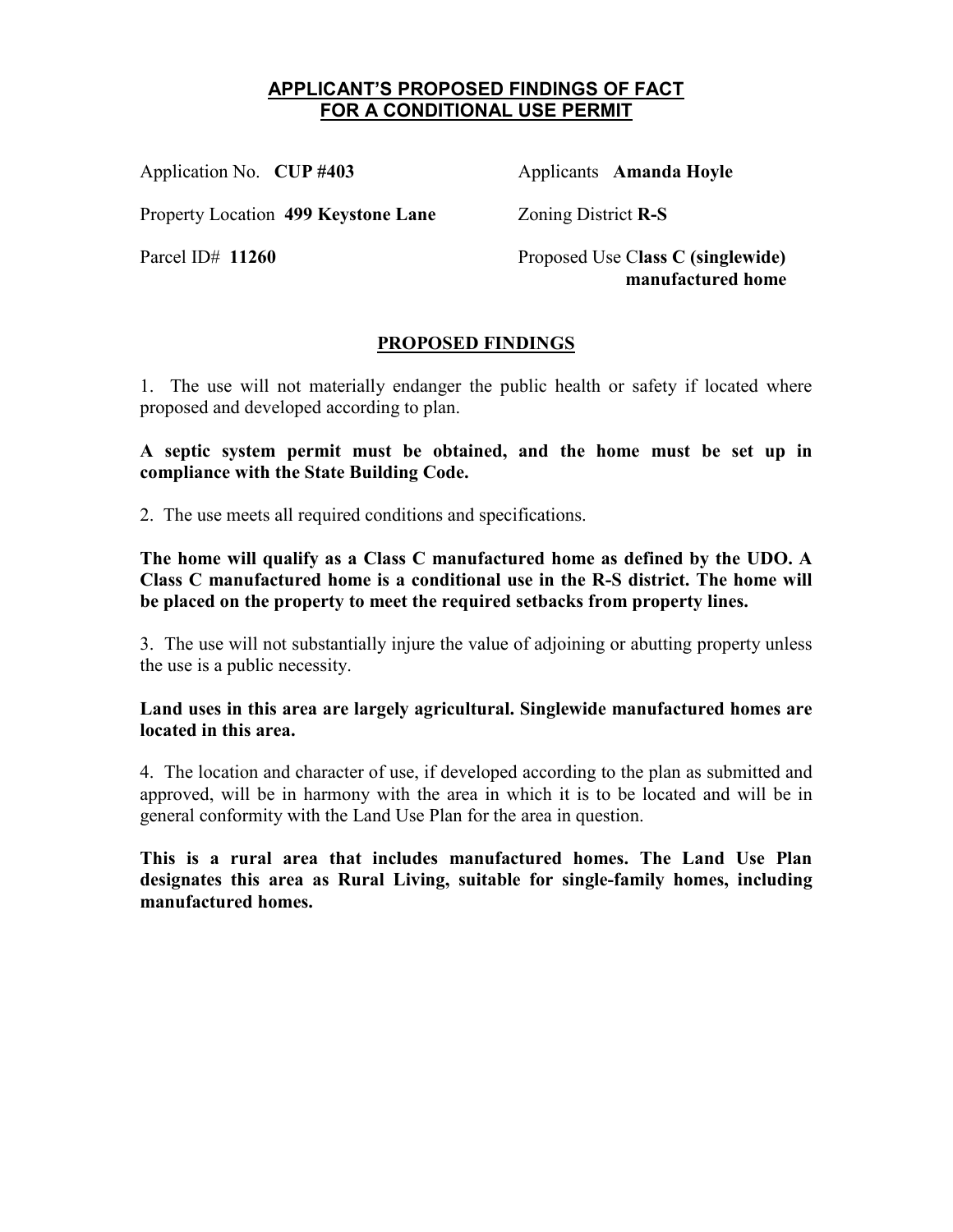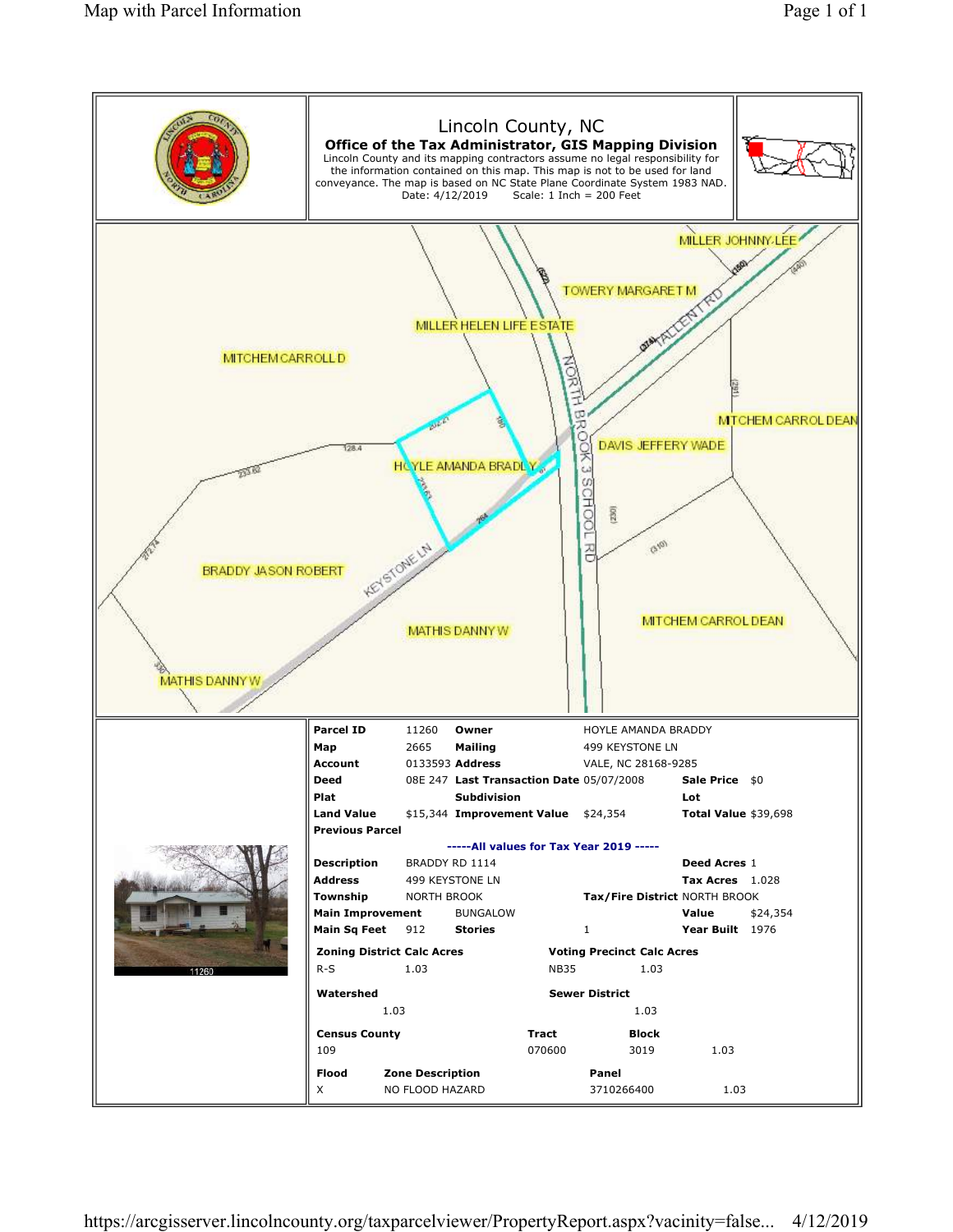

April 12, 2019

Esri., Inc., Lincoln County, NC

0 100 200 Feet